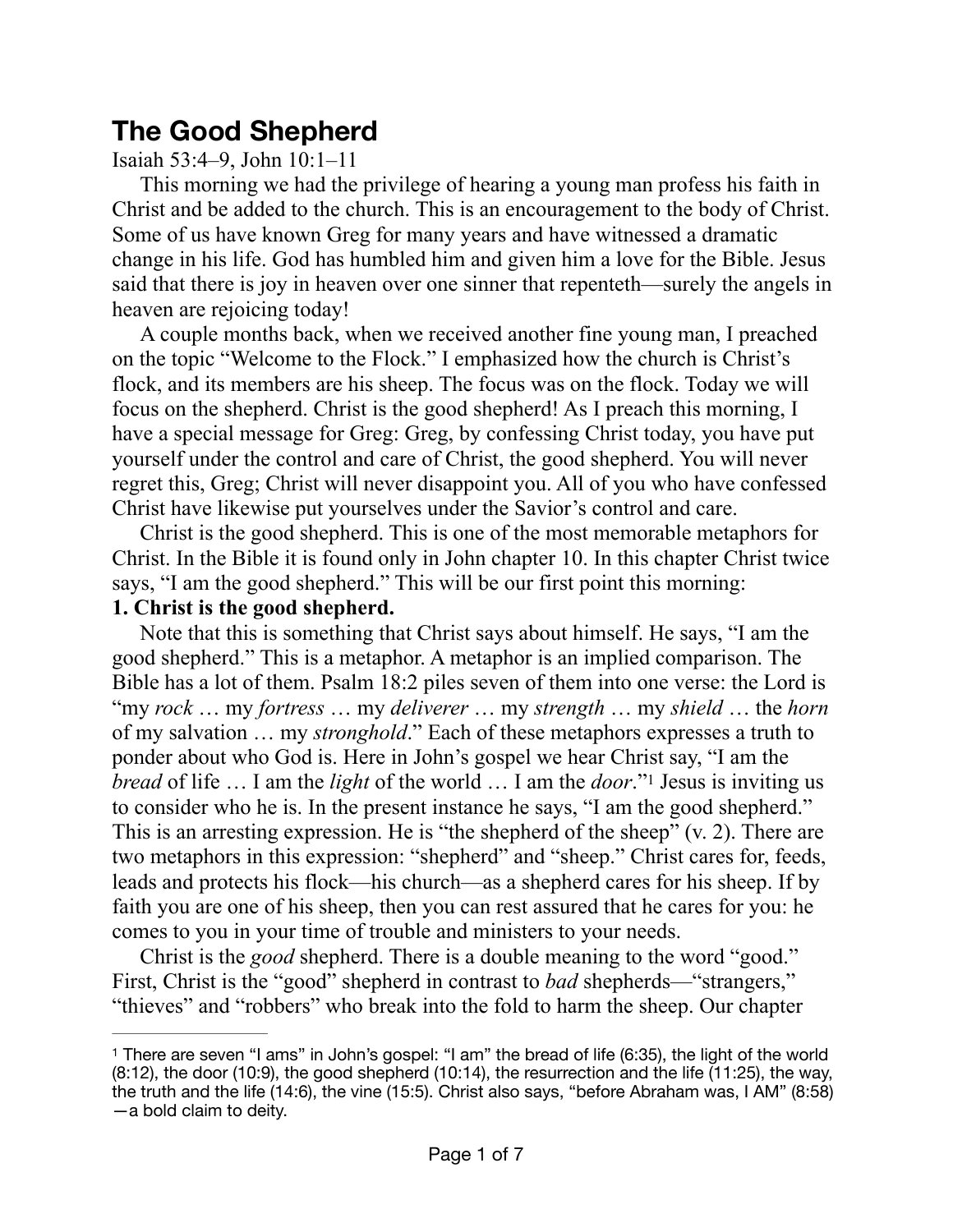opens with Christ contrasting himself to false shepherds: "Most assuredly, I say to you, he who does not enter the sheepfold by the door, but climbs up some other way, the same is a thief and a robber. But he who enters by the door is the shepherd of the sheep. To him the doorkeeper opens, and the sheep hear his voice; and he calls his own sheep by name and leads them out." Christ is the true shepherd, the only trustworthy religious leader. Any who lead you away from Christ are imposters and charlatans, and it is your duty to run from them. These men and women are followers of Satan, whose purpose it is to destroy the sheep. This is strong language, but true. Any purported religious leaders who lead you away from Christ—no matter how smooth-talking, no matter how well dressed, no matter how impressive their religious institution might appear—are agents of the devil, and Christ's true sheep must run for their lives. The religious leaders of Christ's day rejected him; they rejected God's Messiah, the one promised in the Old Testament. Christ came into the world perfectly fulfilling prophecy: the seed of the woman, the lion of the tribe of Judah, the virgin-born Son of God, the Mighty God, the Everlasting Father, the Prince of Peace, the one who would be born in the little, obscure town of Bethlehem, the one who, when he came, would give sight to the blind, enable the lame to walk, cleanse the lepers, restore hearing to the deaf, and raise the dead. Jesus came and perfectly fulfilled all the messianic prophecies, yet the religious leaders in Jerusalem rejected him. They declared, "We will not have this man to rule over us." They saw Jesus as a threat, a competitor. Instead of bowing before the Messiah when he came, they delivered him to death. They said, "His blood be on us and on our children." Judaism in Christ's day had a long and illustrious history. It was the faith that went back to Abraham—in fact, to Adam. Judaism in Christ's day had the Levitical priesthood, the divinely-appointed sacrifices, an impressive temple. Yet it rejected Christ, and from that point on it became a false religion. Jesus called the religious leaders of his day thieves and robbers, false shepherds who had no business being in the sheepfold. They did not enter through the door but climbed in some other way. Here is a picture of wicked men carrying out a home invasion. If you have ever had your home broken into, you know what I mean. You feel violated, taken advantage of. You never again feel safe in your own space.

When guests come to my home, they come to the *door*. They knock on the door, and I invite them in. They do not try to come in through a window, or by breaking down a wall. Anyone who would try to do that is a "bad guy," an evildoer, a lawbreaker. He is to be repelled by force. Christ says that false religious leaders do not come in through the door but climb up some other way. What does it mean to climb up some other way? It is, as one commentator has put it, to enter the sheepfold pretending to be a true pastor of Christ's flock, "without the necessary prerequisites and qualifications, without first obtaining a saving acquaintance with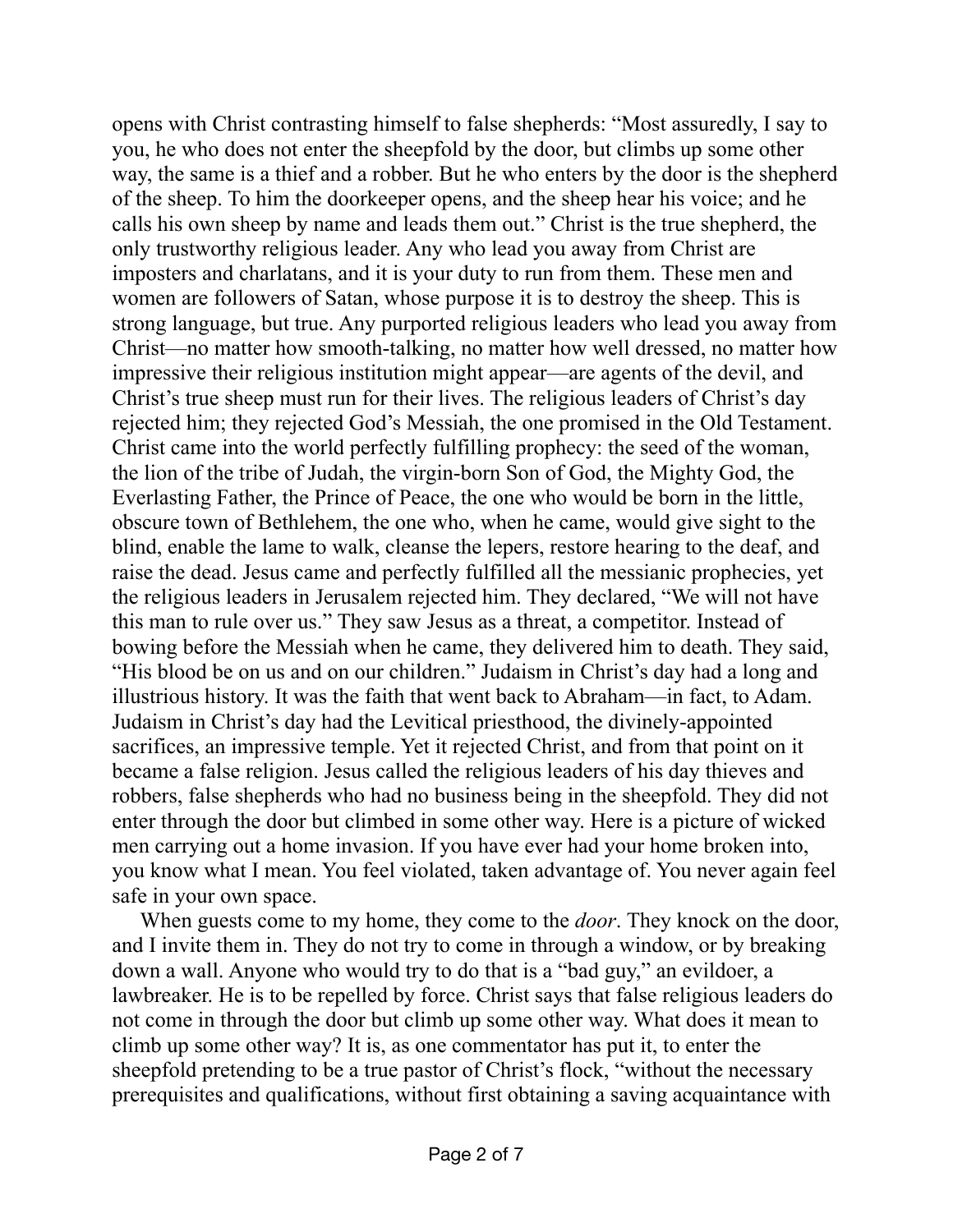<span id="page-2-2"></span>Christ, and genuine love to him; without being called to, and qualified for the work by him, [thus], without authority from him; who, influenced by unworthy motives, by a view to wealth, or honor, or ease, or a [regular salary] gets himself appointed a minister of Christ's church.["](#page-2-0)<sup>[2](#page-2-0)</sup> Here is a religious leader posing as a servant of Christ, but he (or she) is actually a thief and a robber. A thief or robber does not have your best interest at heart. He doesn't want to lead you to Christ. He doesn't want to see you in heaven. He (or she) wants your money, your tithes, your support, but he doesn't truly care about your soul. He wants to claim you as one of his followers, but he doesn't want you to go to heaven.

O my friend, Christ truly *does* care about your soul! He left heaven's glory to come to earth to save his people from their sins. He is the good shepherd who infallibly leads his flock to heaven, where the redeemed will be in the presence of the Father, Son and Holy Spirit forever, rejoicing with the saints. Christ is the *good* shepherd, in contrast to false shepherds who want to take you with them to hell. "The thief cometh not, but for to steal, and to kill, and to destroy: I am come that they might have life, and that they might have it more abundantly. I am the good shepherd: the good shepherd giveth his life for the sheep."

<span id="page-2-3"></span>Yes, Jesus is the good shepherd, in contrast to all religious charlatans. But there is another way in which he is good: he is *morally* good; he is absolutely good, supremely good, sinless. All the fallen sons and daughters of Adam have "sinned, and come short of the glory of God" (Rom. 3:23); all of us fall short of God's standard of absolute perfection; as a consequence, we are excluded from heaven without a mediator. But Christ is morally upright, pure and good. He is "Jesus Christ the *righteous*" (1 John 2:1), the virgin-born Son of God. Inheriting his humanity from his mother, he did not have a biological human father; he did not descend from Adam "by *ordinary* generation,"<sup>[3](#page-2-1)</sup> through the physical union of two human parents; he did not inherit original sin. Christ is the good shepherd; he is morally pure and upright, the sinless one, alone qualified to go to the cross and die for his people. If you come to God through him (Heb. 7:25) he will save you; he will shepherd you through this life and lead you to glory. He is the only one who can do this. No other human can save you. Your parents cannot save you, your church cannot save you, you cannot save yourself. The only way you can be saved is through him who came into the world to save sinners.

This morning we heard a man profess that he believes the Bible to be the Word of God, and its doctrine of salvation to be the true doctrine of salvation. There is no

<span id="page-2-0"></span><sup>&</sup>lt;sup>[2](#page-2-2)</sup> Benson Commentary, John 10:1 (Bible Hub)

<span id="page-2-1"></span><sup>&</sup>lt;sup>[3](#page-2-3)</sup> "Did all mankind fall in Adam's first transgression? The covenant being made with Adam, not only for himself, but for his posterity; all mankind, descending from him by *ordinary* generation, sinned in him, and fell with him, in his first transgression" (Shorter Catechism 16).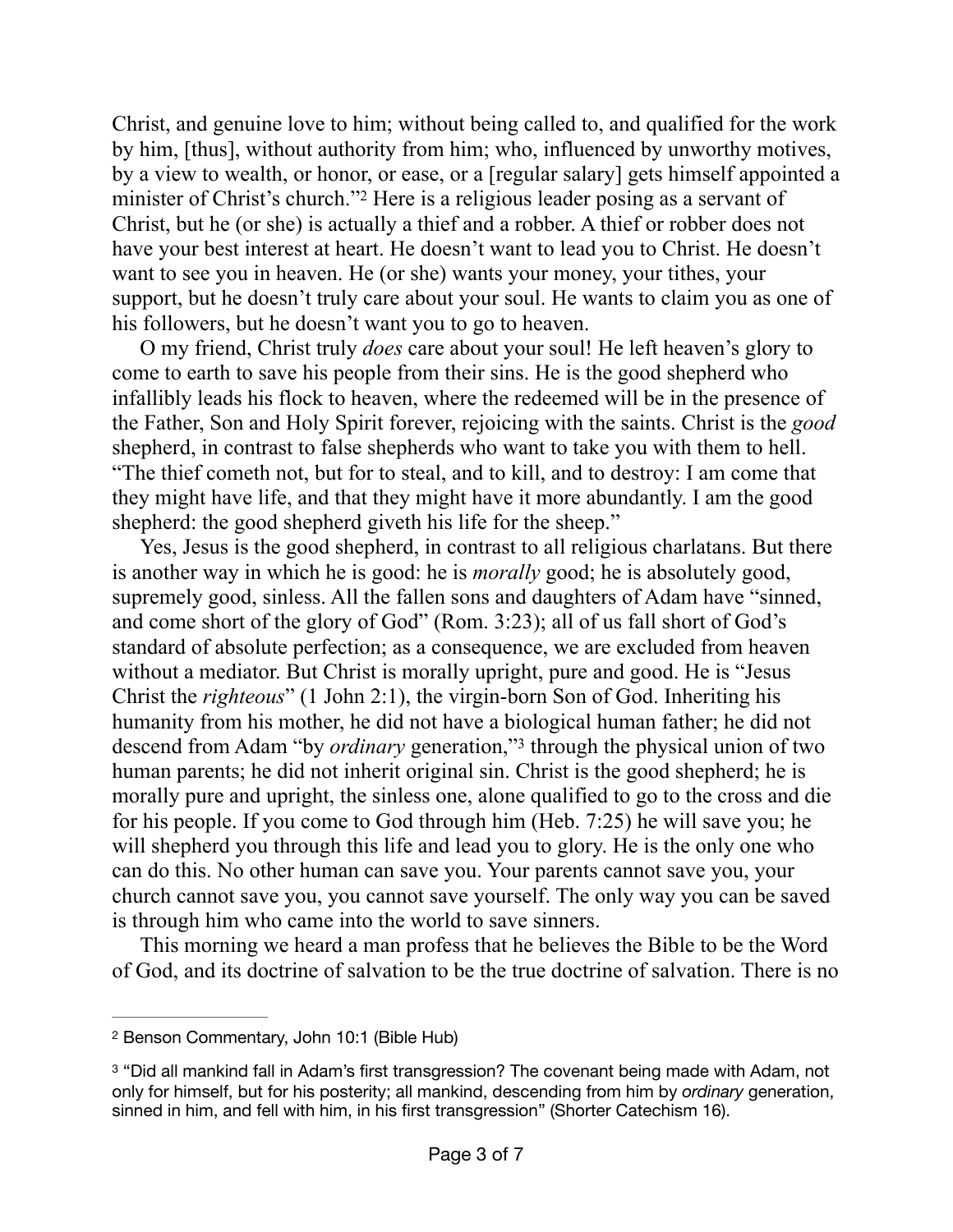other way to heaven than through Christ. The gospel is: "whosoever shall call upon the name of the Lord shall be saved" (Rom. 10:13). I invite you in Christ's name to call upon him today and be saved. Will you do that? If so, then you will be able to say with the Psalmist, "The Lord is *my* shepherd" (Ps. 23:1). Second, consider: **2. Christ feeds his sheep, leads his sheep, protects his sheep.**

What is the job of a shepherd? It is to feed his sheep, lead his sheep, protect his sheep. His sheep are his livelihood, and it is to his advantage to care of them to the best of his ability. Sheep are valuable animals. They are valuable for their wool, for their lanolin, for their meat. If a shepherd properly cares for his sheep, then he will prosper.

Christ is the good shepherd, and as a shepherd he feeds us, leads us, protects us. He feeds us spiritual truth through his written and preached word. He declares, "Sanctify them through thy truth: thy word is truth" (John 17:17). There are lots of people who don't believe. This time of year there are always stories in the news that cast doubt upon the truth of the resurrection, that claim that Christ *didn't* rise from the dead. But the child of God born-again by the Holy Spirit hears the Shepherd's voice and recognizes it to be the infallible word of God. "*My* sheep hear my voice," the Savior said. In a world with all kinds of conflicting truth claims the born-again Christian intuitively knows that only the Christian worldview makes sense. If the world is purely the product of chance, rather than the purposeful creation of the all-powerful God, then there is no truth. No one's perception of reality is any better than anybody else's. "Love your neighbor"? Why do that? It's survival of the fittest, dog-eat-dog, every man for himself. Why be good? There is no objective good and evil; all there is is opinion, without Christ.

Christ feeds us with the truth of his word; he feeds us with the truth of himself. He is "the true God, and eternal life" (1 John 5:20). As the prophet Isaiah foretold some 700 years before his birth, "He shall *feed his flock like a shepherd*: he shall gather the lambs with his arm, and carry them in his bosom, and shall gently *lead* those that are with young." Christ leads his sheep, and his sheep intuitively follow. He puts forth his own sheep and goes before them. He calls his sheep by name. He has planned out the best life for each one of them. Even the trials and setbacks of this life are planned out in advance by our wise and faithful heavenly Father. We may not experience our best life now, but we know without a doubt that we will experience our best life forever. Our earthly life is over in an instant. We all fade as the flower of the field. Eventually we die. Every one of us must one day die. But the Captain of our salvation will infallibly lead us to glory. He will lose none of his elect. They are all important to him, and he will preserve them.

There is a Christian satire website called the Babylon Bee. In 2017, when Hurricane Harvey battered Houston, Texas, causing record flooding, the Babylon Bee satirically spoofed televangelist Joel Osteen with a headline that read: "Joel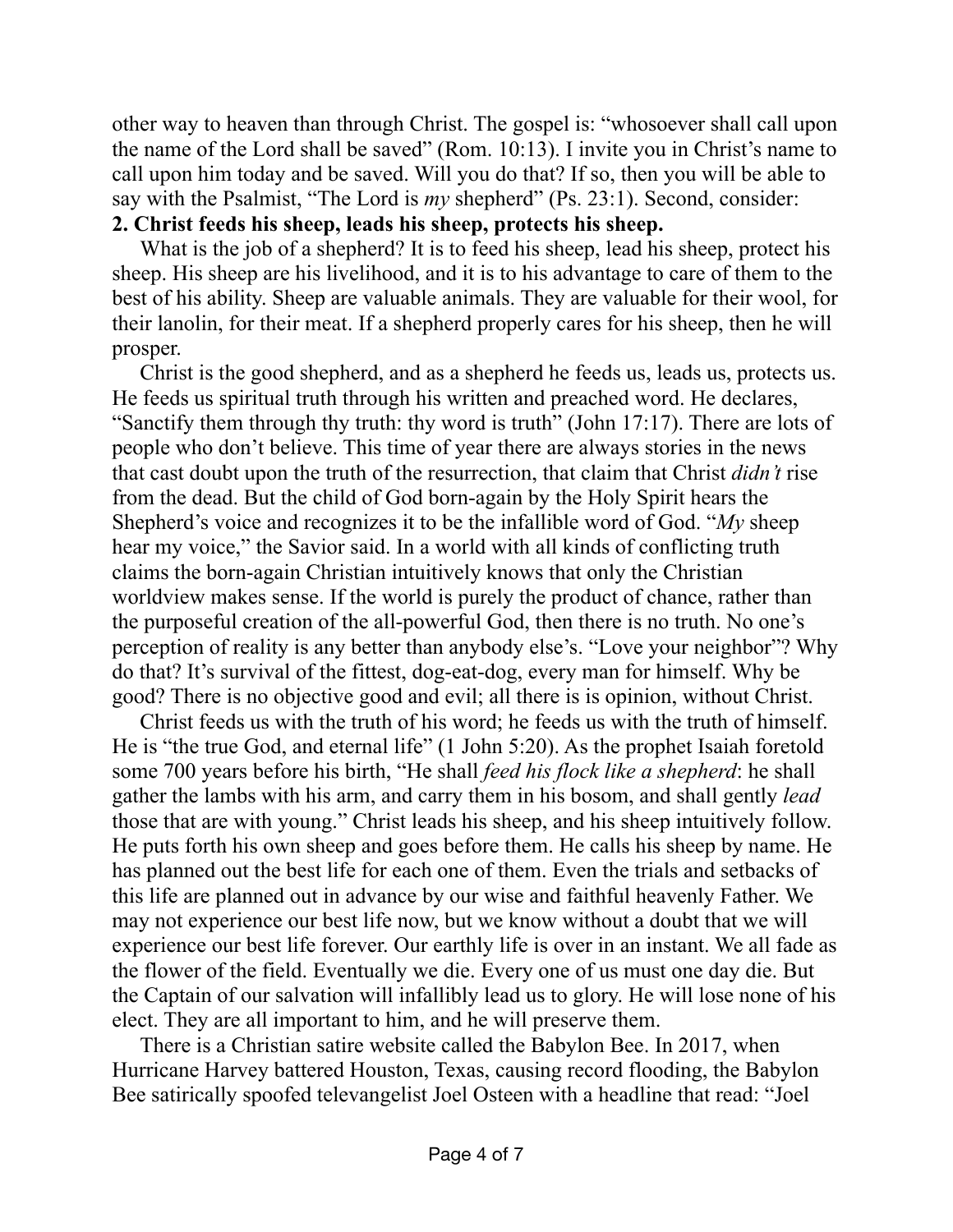<span id="page-4-1"></span>Osteen Sails Luxury Yacht through Flooded Houston to Pass Out Copies of *Your Best Life Now.*" The article went viral, prompting a fact check from Snopes.<sup>4</sup>

So which is it? Your best life *now*, if you follow the religious charlatans' healthwealth "gospel," or your best life *forever*, if you follow Christ? Jesus says, "I give unto them eternal life; and they shall never perish, neither shall any man pluck them out of my hand." He who knows the end from the beginning tells us his truth, and the truth is that if we follow Christ, we will be with him forever. This is not "pie in the sky, by and by," this is gospel truth. In this world we will have tribulation, but as followers of Christ we can take heart: he has overcome the world. At his death Satan fell like lightning from heaven, his doom was forever sealed. Those who are born again by the blessed Holy Spirit know that there will come a day when God will wipe away every tear from their eyes; there shall be no more death, nor sorrow, nor crying. There shall be no more pain, for the former things have passed away—a day when all the elect will hear Christ's commanding voice: "Behold, I make all things new" (Rev. 21:4–5). Thirdly,

#### **3. Christ goes after lost sheep.**

Our Old Testament text, Isaiah 53, tells us that "All we like *sheep* have gone astray; we have turned every one to his own way; and the Lord hath laid on him the iniquity of us all." Here, the inspired prophet liken's God's people to sheep. This is not a flattering comparison. Sheep are not particularly bright. They cannot care for themselves. They cannot find their way back when they are lost. They are totally dependent on shepherds.

As Jesus said, "What man of you, having a hundred sheep, if he has lost one of them, does not leave the ninety-nine in the open country, and go after the one that is lost, until he finds it? And when he has found it, he lays it on his shoulders, rejoicing." Jesus is the good shepherd. If a human shepherd goes to such lengths to go after a lost sheep, then surely Christ the good shepherd goes after lost sheep as well. Peter writes, "We were as sheep going astray, but have now returned to the shepherd and bishop of our souls" (1 Pet. 2:25). How have we, as sheep running away from God, returned to the shepherd and bishop of our souls? Through the power of Christ's Holy Spirit. Christ said, "I, if I be lifted up from the earth, will draw all men unto me." The risen and exalted Savior sends his Spirit to the farthest corners of the earth to regenerate spiritually-dead hearts and draw his elect to himself. As the Psalmist said, "Thy people shall be willing in the day of thy power" (Ps. 110:3). Christ's redeeming work is perfect. Out of all whom the Father has given him he will lose nothing, but raise it up at the last day. The good shepherd goes after lost sheep and brings them to himself. We had an example of this in our midst this morning, when Greg, a lost and needy soul wandering far from Christ,

<span id="page-4-0"></span>[<sup>4</sup>](#page-4-1) [https://en.wikipedia.org/wiki/The\\_Babylon\\_Bee](https://en.wikipedia.org/wiki/The_Babylon_Bee), accessed 4-9-22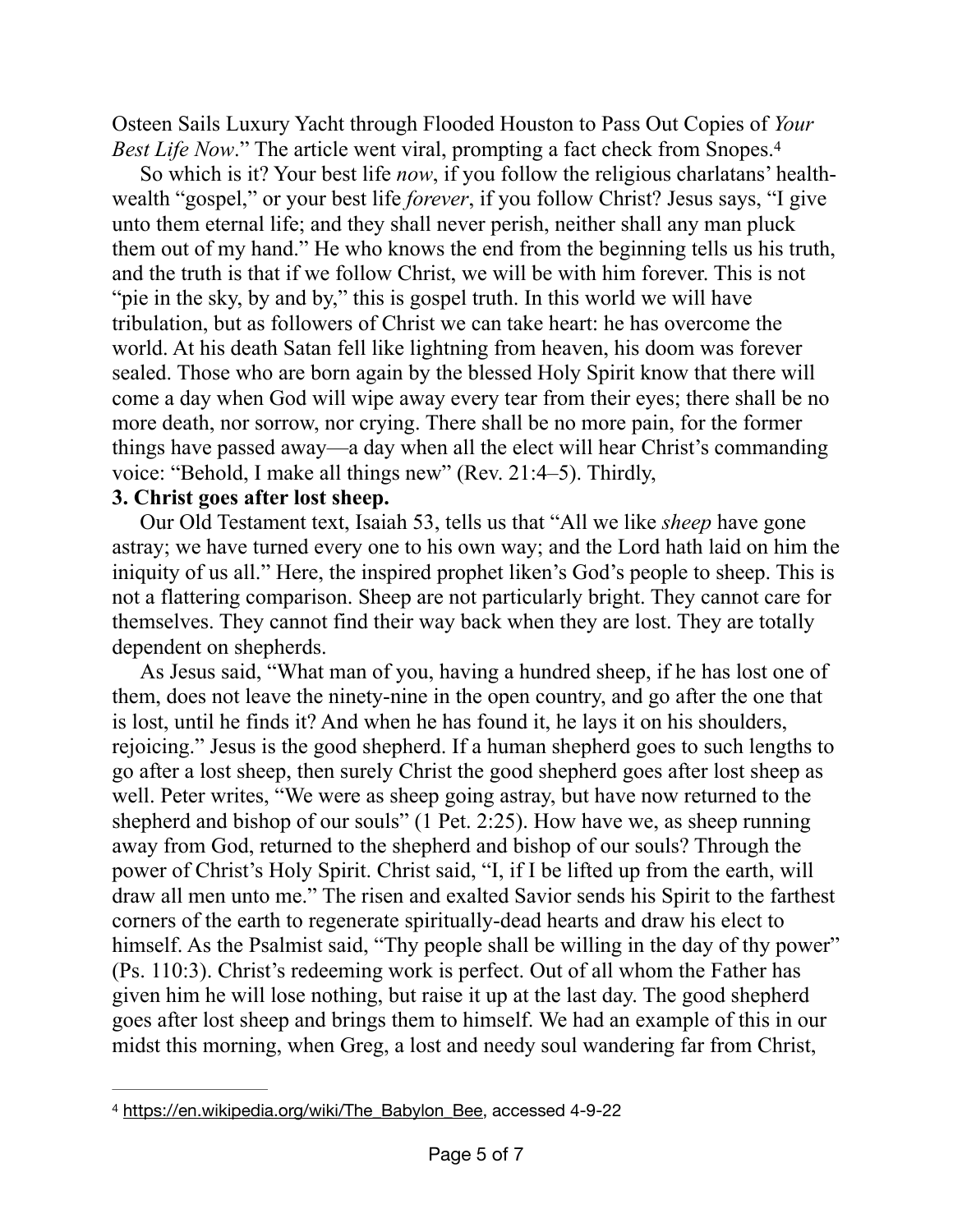who formerly wanted nothing to do with the gospel, was compelled to acknowledge Christ as his Savior and Lord, and to profess faith in Christ his Savior. Greg did nothing to deserve God's favor—and neither did we. All the glory must go to the good Shepherd who specializes in going after lost sheep.

Christ indeed uses means. He raises up preachers of the gospel to herald forth his truth. He raises up men and women to give out Bibles, and other men and women who support them. He motivates his followers to live for him and testify for him. But in the end it is Christ who goes after lost sheep. To him be the glory! Finally,

### **4. Christ is the chief shepherd; the elders of the church are under-shepherds.**

The elders of the church are shepherds. Peter instructs the elders of the church: "The elders who are among you I exhort, I who am a fellow elder and a witness of the sufferings of Christ, and also a partaker of the glory that will be revealed: Shepherd the flock of God which is among you, serving as overseers … being examples to the flock; and when the Chief Shepherd appears, you will receive the crown of glory that does not fade away" (1 Pet. 5:1–4).

How significant that Peter does not address himself as "the first pope," or even as "the apostle." His attitude is one of humility: he is simply "a fellow elder"—one among many. There is a plurality of elders in a biblically-faithful church. Christ is the "Chief Shepherd," and by implication "the elders who are among you" are undershepherds. "God resisteth the proud, and giveth grace to the humble," as he will say in the next verse. The obvious application of this truth is that church elders are undershepherds who lead men and women, boys and girls, to Christ. If anyone leads poor souls *away* from Christ, he is in no sense an undershepherd; he is an enemy of Christ. Oh, dear people, wherever you go in this world, you have a responsibility to be part of a faithful flock that follows Christ, the good shepherd. While you are here, be a faithful member of *this* flock, and help to build it up to be a thriving community of God's people. But if God should call you elsewhere whether to get an education or advance in your career, or to be closer to family, or to take care of aging parents, or whatever—then be a part of a faithful flock. Christ is building his church—his visible kingdom on earth—and he wants you to be a part of it.

I came across the following in an alumni magazine. It is from a young woman who works in youth ministry at a church in our area. She graduated from the church's leadership school and is is pursuing her "pastoral credentials." Here is a woman seeking ordination to the Christian ministry. The denomination of which her church is a part ordains women as pastors. This is contrary to Scripture. The Bible says, "I do not permit a woman to teach or to have authority over a man, but to be in silence," as well as the requirement that a pastor be "the husband of one wife" (nothing is said of a pastor being "the wife of one husband."